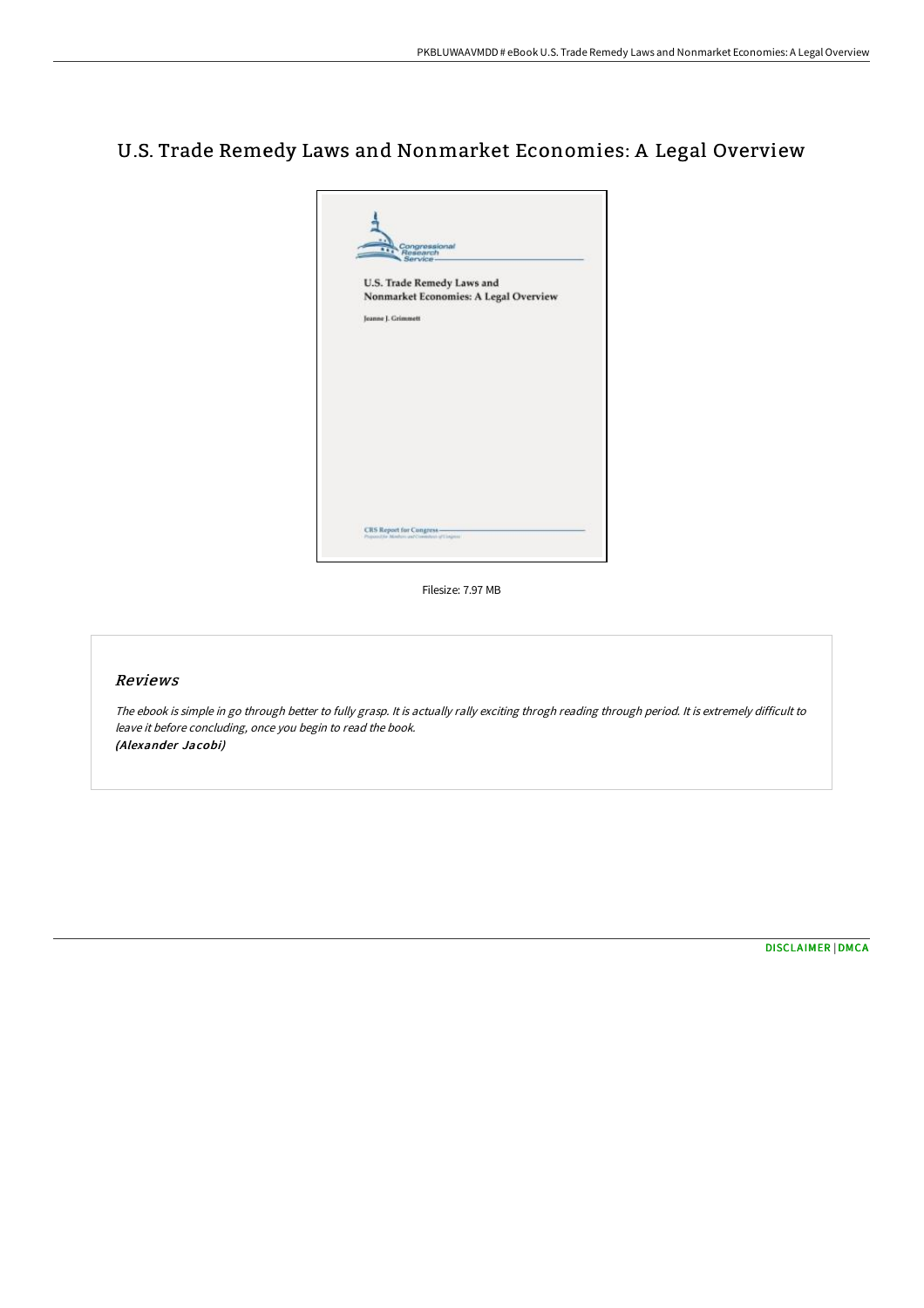### U.S. TRADE REMEDY LAWS AND NONMARKET ECONOMIES: A LEGAL OVERVIEW



Createspace. Paperback. Book Condition: New. This item is printed on demand. Paperback. 40 pages. Dimensions: 11.0in. x 8.5in. x 0.1in.Two major U. S. trade remedies are antidumping (AD) law, which combats the sale of imported products at less than their fair market value, and countervailing duty (CVD) law, which aims to offset foreign government subsidization of imported goods. If dumped or subsidized imports are found to cause or threaten material injury to a domestic industry, antidumping or countervailing duties will be imposed. Both remedies are available when goods are imported from competitor countries with free market policies. As of 1984, however, only AD law had been applied to goods from nonmarket or transitional economies (NMEs). With the continued economic growth of some of these economies, such as China and Vietnam, pressure increased on the U. S. government to use both trade remedies more aggressively against unfair imports from these countries. AD law has been amended several times since its inception in 1921. With Congresss continued statutory guidance, the Department of Commerce (DOC) has implemented several different methodologies for applying AD law, including using surrogate country data when the fair market value of a product in the originating country is not readily ascertainable. CVD law had not been used against NMEs, however, since DOC concluded in 1984 that it could not determine subsidization in such situations. In 1986, the U. S. Court of Appeals for the Federal Circuit (CAFC), in Georgetown Steel Corp. v. United States, upheld DOCs interpretation of the CVD statute as reasonable. While DOC had generally refused to review CVD petitions against NME countries following this determination, it accepted a petition seeking a CVD on imports of coated free-sheet paper from China in 2006. DOC distinguished the current Chinese economy from the Soviet-style economies at issue in Georgetown...

 $\mathbf{r}$ Read U.S. Trade Remedy Laws and Nonmarket [Economies:](http://digilib.live/u-s-trade-remedy-laws-and-nonmarket-economies-a-.html) A Legal Overview Online B Download PDF U.S. Trade Remedy Laws and Nonmarket [Economies:](http://digilib.live/u-s-trade-remedy-laws-and-nonmarket-economies-a-.html) A Legal Overview